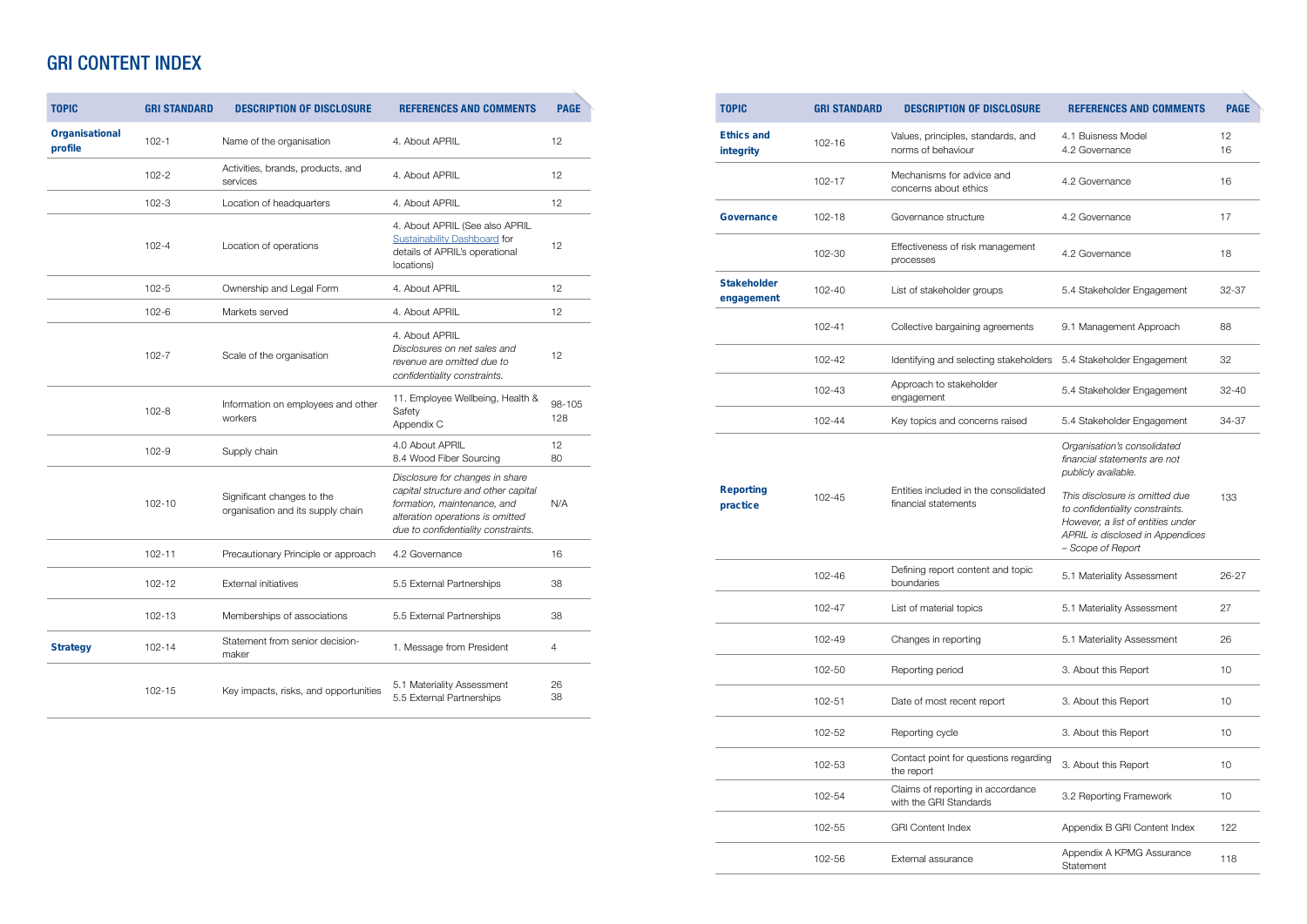| <b>TOPIC</b>                                    | <b>GRI STANDARD</b> | <b>DESCRIPTION OF DISCLOSURE</b>                                                               | <b>REFERENCES AND COMMENTS</b>                                                                           | <b>PAGE</b> |
|-------------------------------------------------|---------------------|------------------------------------------------------------------------------------------------|----------------------------------------------------------------------------------------------------------|-------------|
| <b>Forest</b><br><b>Management</b>              | $103 - 1$           | Explanation of the material topic and<br>its Boundary                                          | 8. Forest Management                                                                                     | 68          |
|                                                 | $103 - 2$           | The management approach and its<br>components                                                  | 8.1 Management Approach                                                                                  | 69          |
|                                                 | $103 - 3$           | Evaluation of the management<br>approach                                                       | 8. Forest Management                                                                                     | 70-71       |
| <b>Wood Fiber</b><br>(Raw Material<br>Sourcing) | $103 - 1$           | Explanation of the material topic and<br>its Boundary                                          | 8.4 Wood Sourcing                                                                                        | 80          |
|                                                 | $103 - 2$           | The management approach and its<br>components                                                  | 8.4 Wood Sourcing                                                                                        | 80-81       |
|                                                 | $103 - 3$           | Evaluation of the management<br>approach                                                       | 8.4 Wood Sourcing                                                                                        | 80-81       |
|                                                 | $308 - 1$           | New suppliers that were screened<br>using environmental criteria                               | 8.4. Wood Sourcing                                                                                       | 80          |
|                                                 | $414 - 1$           | New suppliers that were screened<br>using social criteria                                      | 8.4. Wood Sourcing                                                                                       | 80          |
| <b>INCLUSIVE PROGRESS</b>                       |                     |                                                                                                |                                                                                                          |             |
| <b>Human Rights</b>                             | $103 - 1$           | Explanation of the material topic and<br>its Boundary                                          | 9. Human Rights                                                                                          | 84          |
|                                                 | $103 - 2$           | The management approach and its<br>components                                                  | 9.1 Management Approach                                                                                  | 85          |
|                                                 | $412 - 1$           | Operations that have been subject<br>to human rights reviews or impact<br>assessments          | 9.1 Management Approach                                                                                  | 86          |
| <b>Community</b>                                | $103 - 1$           | Explanation of the material topic and<br>its Boundary                                          | 10. Community Livelihoods                                                                                | 90          |
|                                                 | $103 - 2$           | The management approach and its<br>components                                                  | 10.1. Management Approach                                                                                | 92          |
|                                                 | $103 - 3$           | Evaluation of the management<br>approach                                                       | 10. Community Livelihoods                                                                                | 90-93       |
|                                                 | $203 - 1$           | Infrastructure investments and<br>services supported                                           | 10. Community Livelihoods<br>10.2 Improving Community<br>Livelihoods                                     | 90<br>94-96 |
|                                                 | $413 - 1$           | Operations with local community<br>engagement, impact assessments,<br>and development programs | 10. Community Livelihoods<br>10.2 Improving Community<br>Livelihoods<br>10.3 Fire Free Village Programme | 90<br>94-96 |

**TOPIC GRI STANDARD DESCRIPTION OF DISCLOSURE REFERENCES AND COMMENTS PAGE**

**CLIMATE POSITIVE**

| <b>Climate Change</b>                                   | $103 - 1$ | Explanation of the material topic and<br>its Boundary                                                            | 6. Climate Change                                                                      | 44        |
|---------------------------------------------------------|-----------|------------------------------------------------------------------------------------------------------------------|----------------------------------------------------------------------------------------|-----------|
|                                                         | $103 - 2$ | The management approach and its<br>components                                                                    | 6.1 Management Approach                                                                | 46        |
|                                                         | $103 - 3$ | Evaluation of the management<br>approach                                                                         | 6. Climate Change                                                                      | 44-47     |
|                                                         | $201 - 2$ | Financial implications and other risks<br>and opportunities due to climate<br>change                             | 6.3 Understanding Climate-<br>Related Risks to the Business                            | 53-55     |
|                                                         | $305 - 1$ | Direct (Scope 1) GHG emissions                                                                                   | 6.1 Management Approach                                                                | 48        |
|                                                         | $305 - 3$ | Other indirect (Scope 3) GHG<br>emissions                                                                        | 6.1 Management Approach                                                                | 48        |
|                                                         | $305 - 4$ | GHG emissions intensity                                                                                          | 6.1 Management Approach                                                                | 49        |
|                                                         | $305 - 5$ | Reduction of GHG emissions                                                                                       | 6.1 Management Approach<br>6.3 Understanding Climate-<br>Related Risks to the Business | 48-52     |
| <b>THRIVING LANDSCAPES</b>                              |           |                                                                                                                  |                                                                                        |           |
| <b>Biodiversity</b><br>and Ecosystem<br><b>Services</b> | $103 - 1$ | Explanation of the material topic and<br>its Boundary                                                            | 7. Biodiversity and Ecosystem<br>Services                                              | 60        |
|                                                         | $103 - 2$ | The management approach and its<br>components                                                                    | 7.1 Management Approach                                                                | 63        |
|                                                         | $103 - 3$ | Evaluation of the management<br>approach                                                                         | 7. Biodiversity and Ecosystem<br>Services                                              | 63-66     |
|                                                         | 304-2     | Significant impacts of activities,<br>products, and services on<br>biodiversity                                  | 7.1 Management Approach                                                                | 63-66     |
|                                                         | $304 - 3$ | Habitats protected or restored                                                                                   | 7.1 Management Approach                                                                | 63-66     |
|                                                         | $304 - 4$ | IUCN Red List species and national<br>conservation list species with habitats<br>in areas affected by operations | 7.1 Management Approach<br>Appendix C                                                  | 63<br>128 |
|                                                         |           |                                                                                                                  |                                                                                        |           |